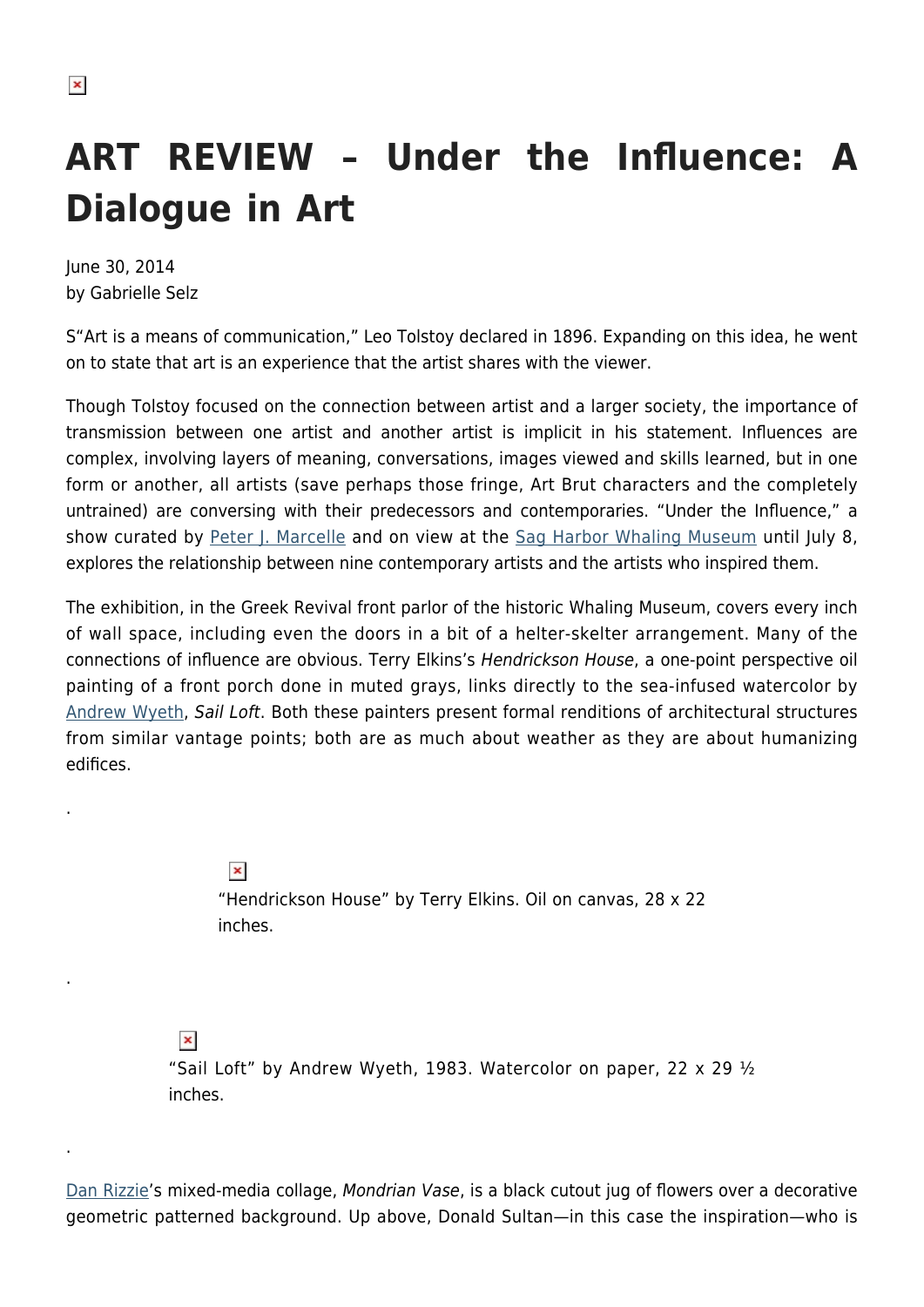known for his strong, large-scale still life paintings of natural imagery, is represented by a velvety charcoal silhouette, Black Roses, Aug, 1989.

[Donald Sultan's](http://donaldsultanstudio.com/) fragile yet striking stem of flowers appears to float across the white surface of the paper. Again, each artist is concerned with presenting bold natural imagery, in each case in a flattened format that renders the forms nearly abstract.

.

.

.

.

.

 $\pmb{\times}$ "Black Roses, Aug 1989″ by Donald Sultan. Charcoal on paper, 22 x 30 inches.

A curious coupling is a photograph by [Alfred Stieglitz](http://www.metmuseum.org/toah/hd/stgp/hd_stgp.htm) with one by [Stephen Schaub.](https://hamptonsarthub.com/2012/09/24/narrative-worlds-drenched-in-vivid-colors-by-stephen-schaub/) Stieglitz earned fame as an early promoter of Modern Art and was also one of the first to embrace photography as an art medium, elevating its status to the level of painting. Like many of his photos, Spring Showers is a low contrast image in which the weather dominates, leaving the central subject in the background and out of focus. It's a perfect balance between softness and definition.

In the past, Schaub has created soft-focused imagery with a distinctly grainy, 19th century feel. Here he is represented by a vibrantly colored and saturated photo, Fried Dough, of a woman in a food kiosk. It's hard to understand why Marcelle chose this small but intense work to pair with the Stieglitz. Perhaps it's because both artists work with isolated figures, portraying unresolved moments. Indeed, many of Schaub's photographs have incorporated both the gritty texture and the capturing of anonymous narratives that Stieglitz's work exemplified.

> $\pmb{\times}$ "Spring Showers, 1899" by Alfred Stieglitz. Photogravure on medium weight paper.  $12 \frac{1}{4} \times 5 \frac{1}{8}$  inches.

 $\pmb{\times}$ "Fried Dough, 2012" By Stephen Schaub. 10 x 15 inches.

There's a haunting double portrait by a young artist, [Mike Viera](http://michaelviera.com/), Happy Hour, which is anything but happy. Two grim faces stare out at the viewer, their light-filled faces contrasted against a dark backdrop. Viera studied with **Eric Fischl**, who is also represented in the show, and the mood of